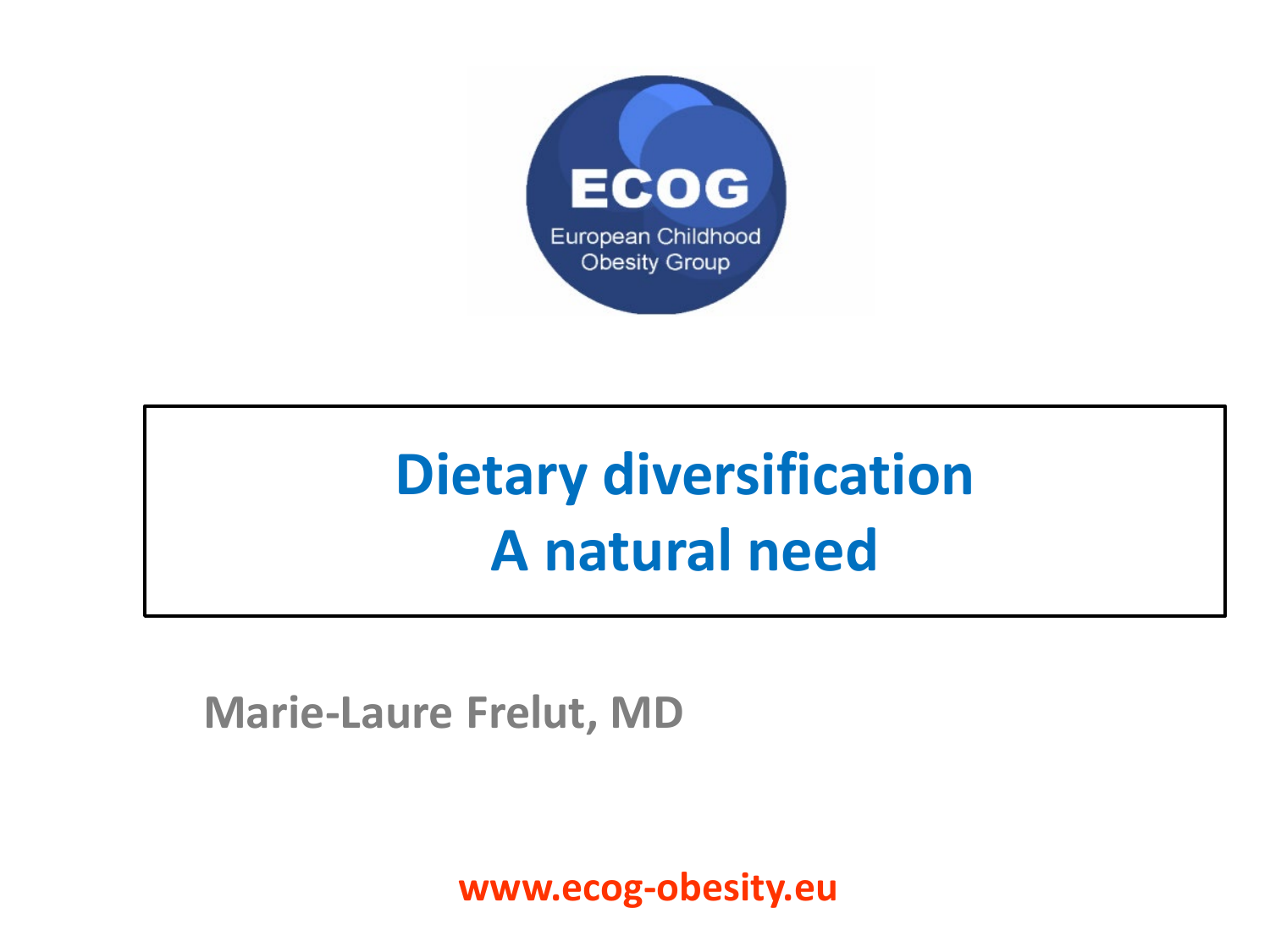# Pre weaning

- **In Utero**: 24 hrs parenteral nutrition
- **Birth**
	- Cycling
	- Milk = water + nutrients + energy

Eat if thirsty Drink if hungry

- **Breast milk** : nutritional and taste changes
- **Formula**: same diet during 4 months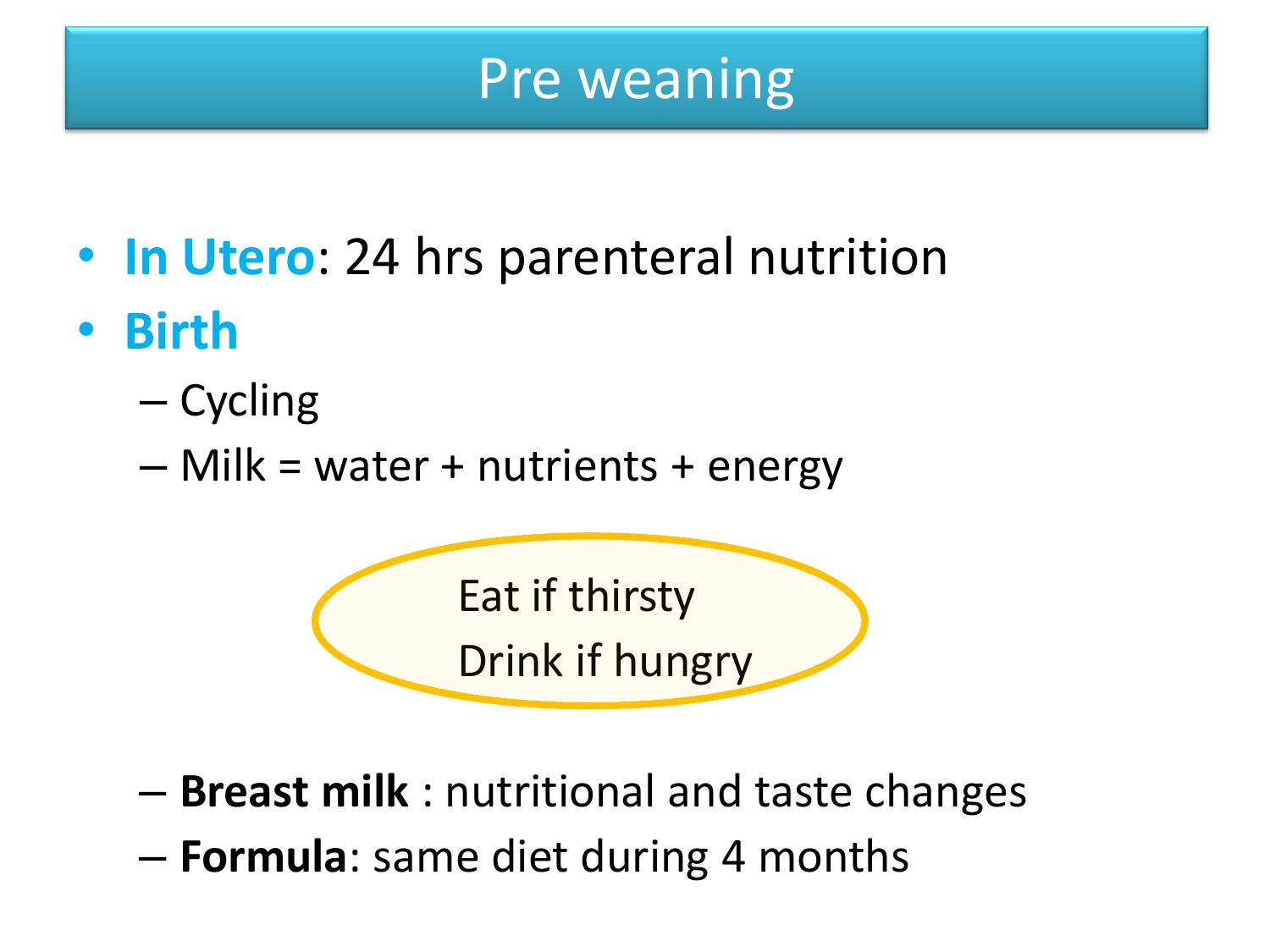# **Weaning**

- Introduction of complementary foods *in addition to milk*
- 4 to 6 months of age
- Not before 4 months
	- Unnecessary
	- Induction of food allergy
- Not after 6 months

– Nutrient and energy intakes from milk insufficient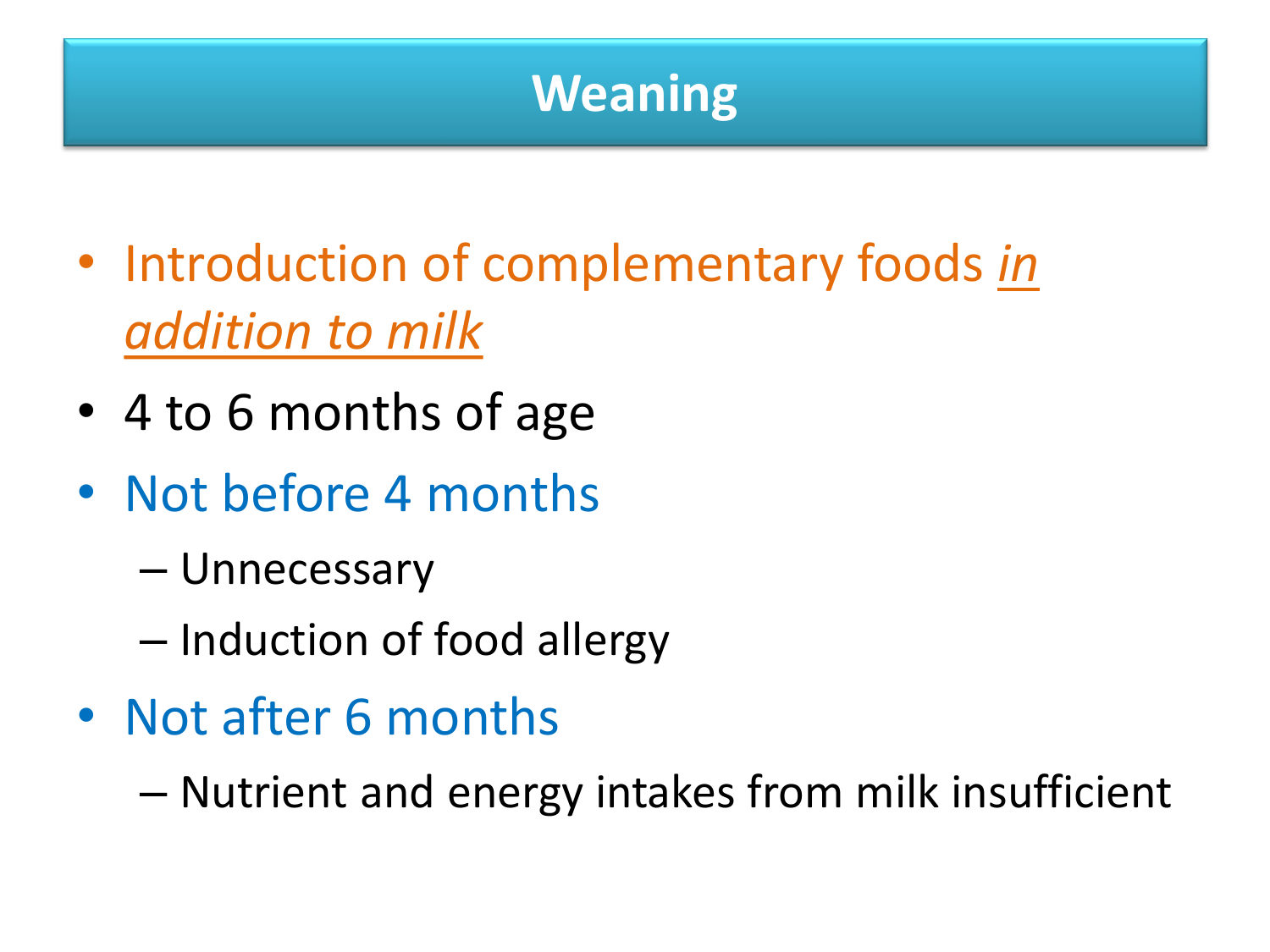# Weaning physiological constraints

### **Baby's eating capabilities**

- **Suckling alone**: 0 6 months
- **Swallowing a spoon content** : ≥ 6 months
- **Chewing** : ≥ 9 months

### **Food consistencies**

• Liquid -> lumpy -> small pieces

### **Digestive tract capabilities at 4 months**

- Mature for protein, soluble CHO, lipids
- Insufficient for CHO with high contents in insoluble fibres (legumes such as lentils, beans...)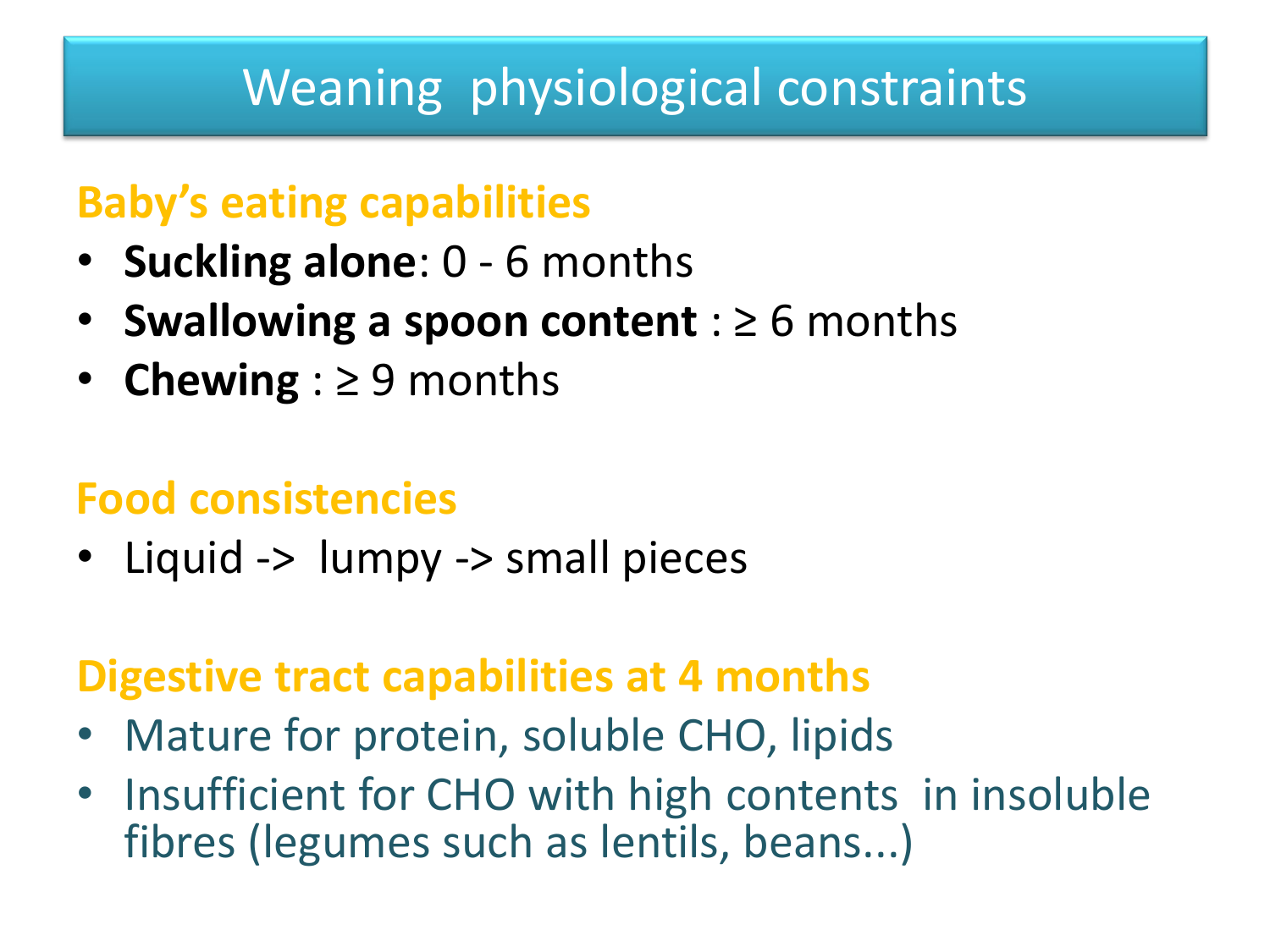#### **Diversification allows body composition regulation in infants and toddlers**



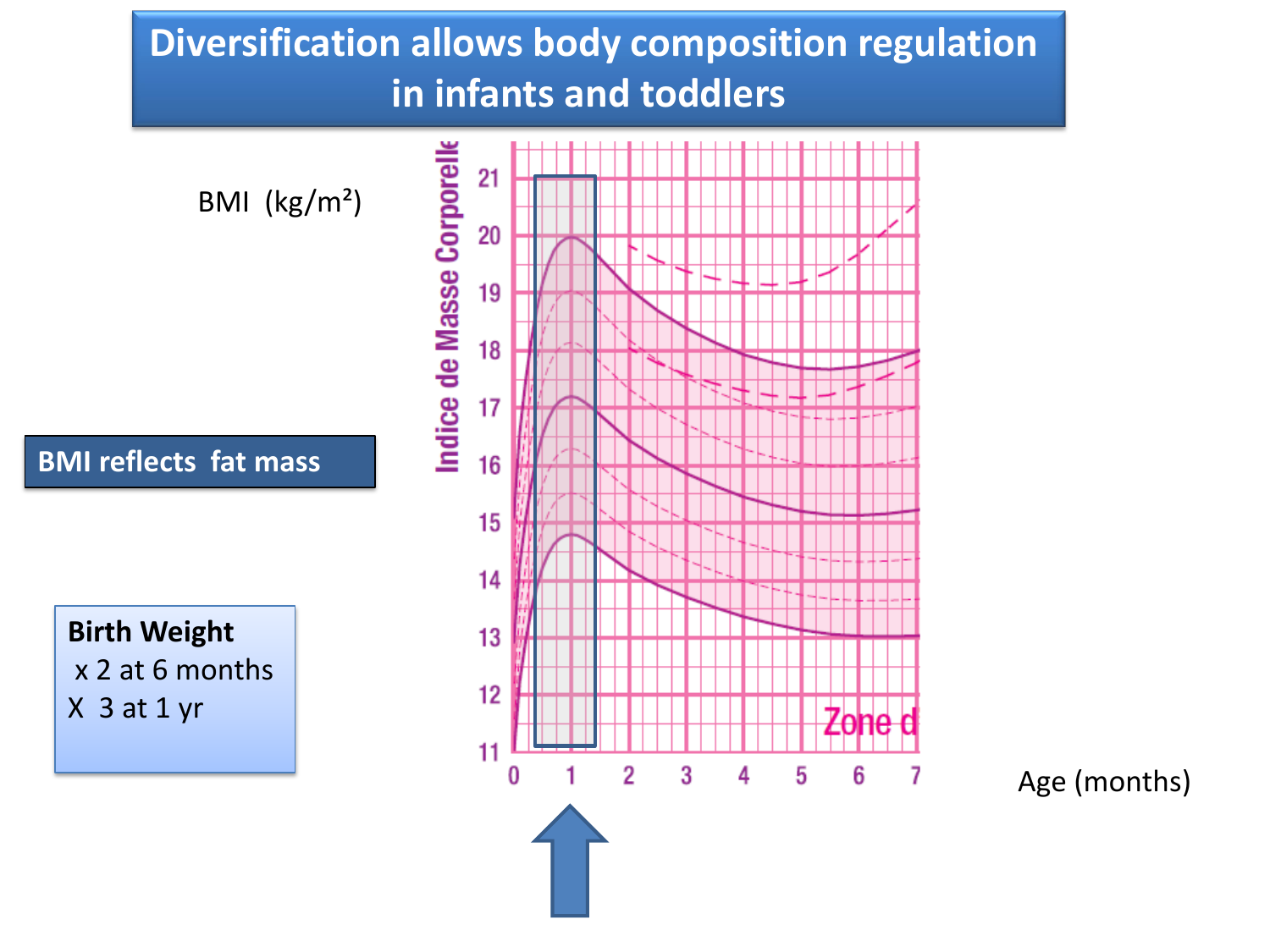### **Energy use between birth and 1 yr of age in healthy full term babies**



*From : CNERNA CNRS Apports nutritionnels conseillés pour la population française, 3ème édition.*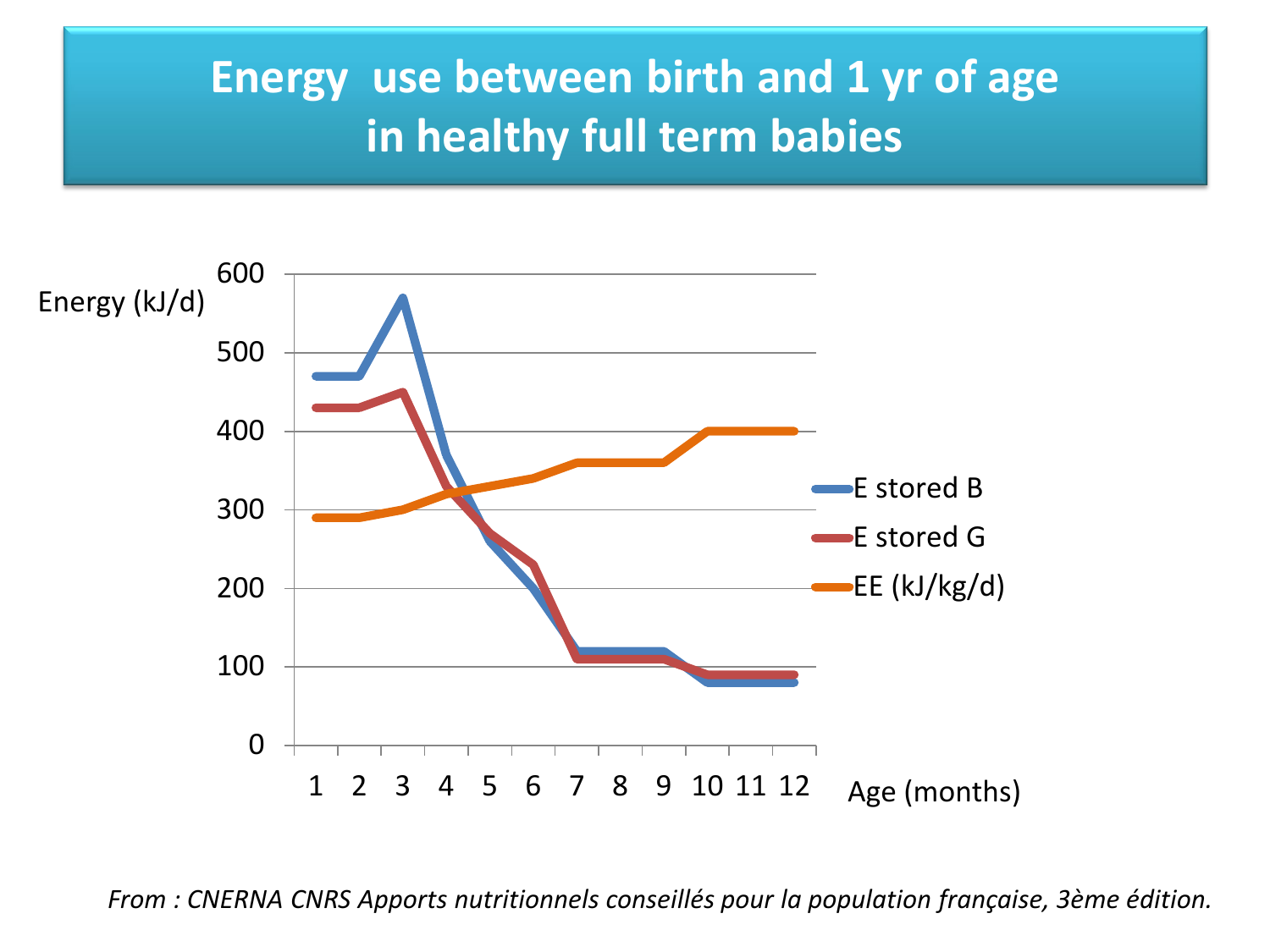# **Weaning and food choices A key opportunity to enhance appetite regulation**

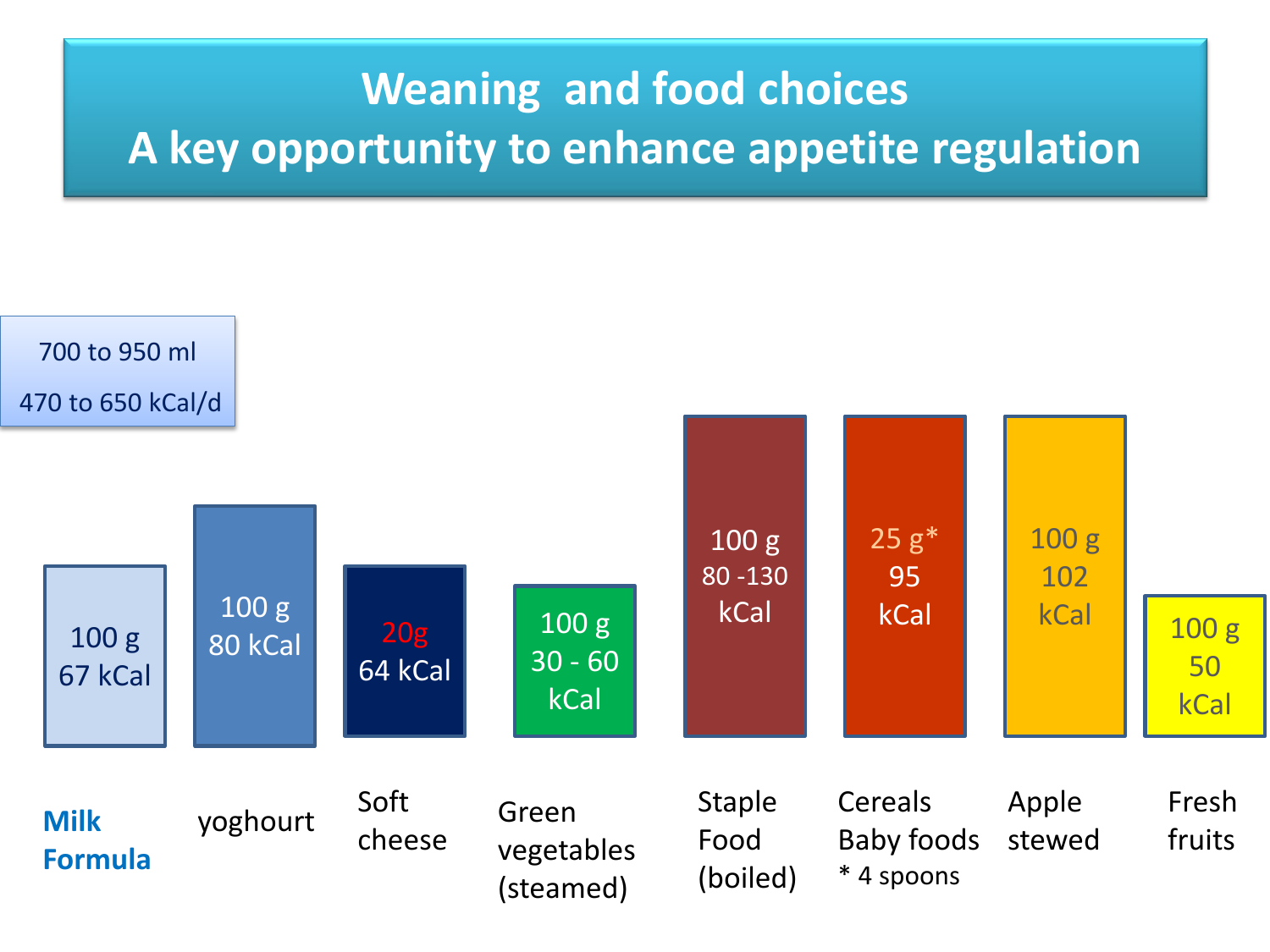## **Weaning The importance of the type of foods**

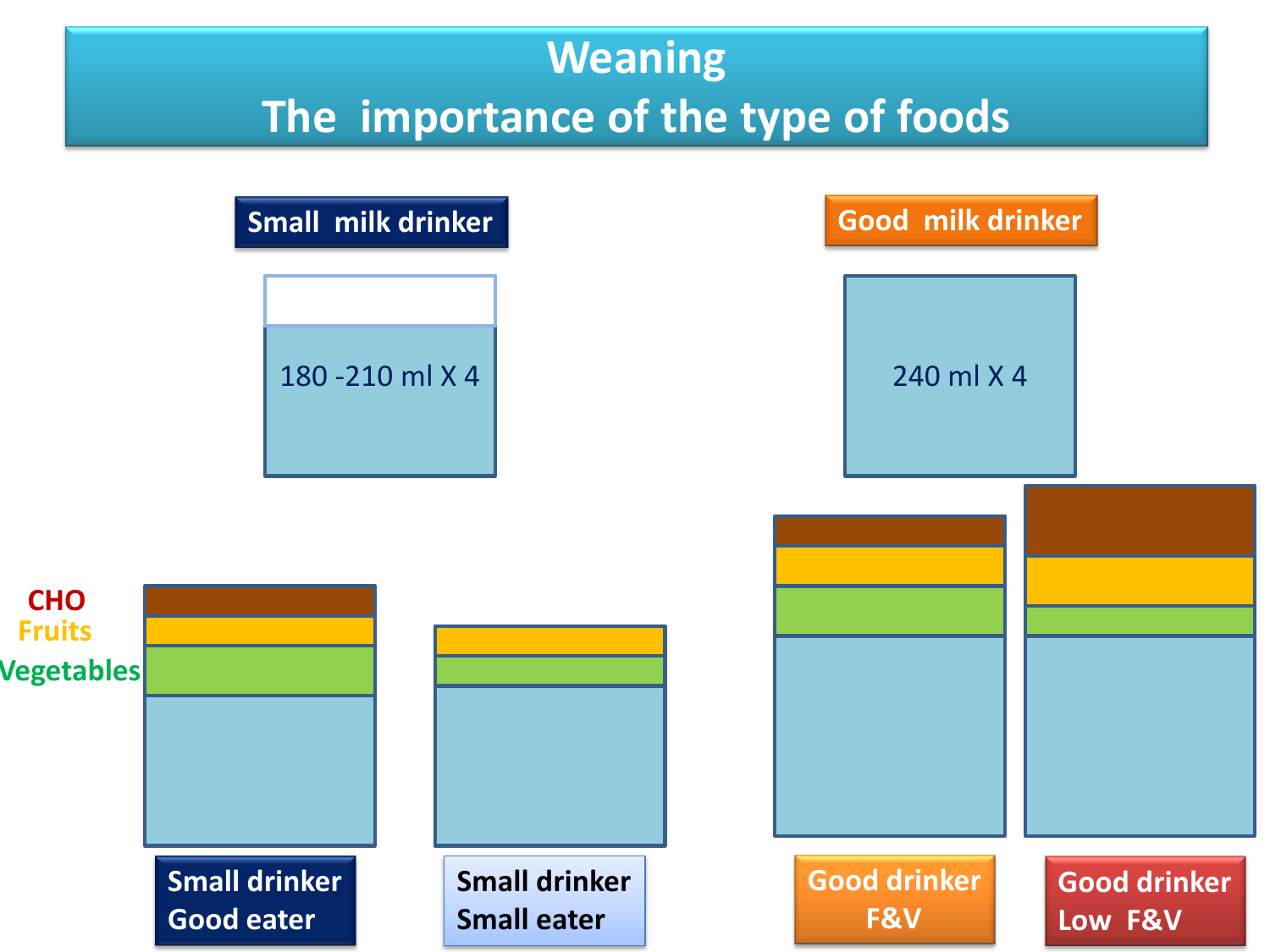#### **Diversification vs babies' appetite pattern: clinical evidences**

Low appetite Low calorie density Fruit & vegetables



Low appetite Low calorie density Fruit & vegetables **Starch** 

Good appetite Low calorie density Fruit & vegetables



Good appetite High calorie density Fruit & vegetables Starch